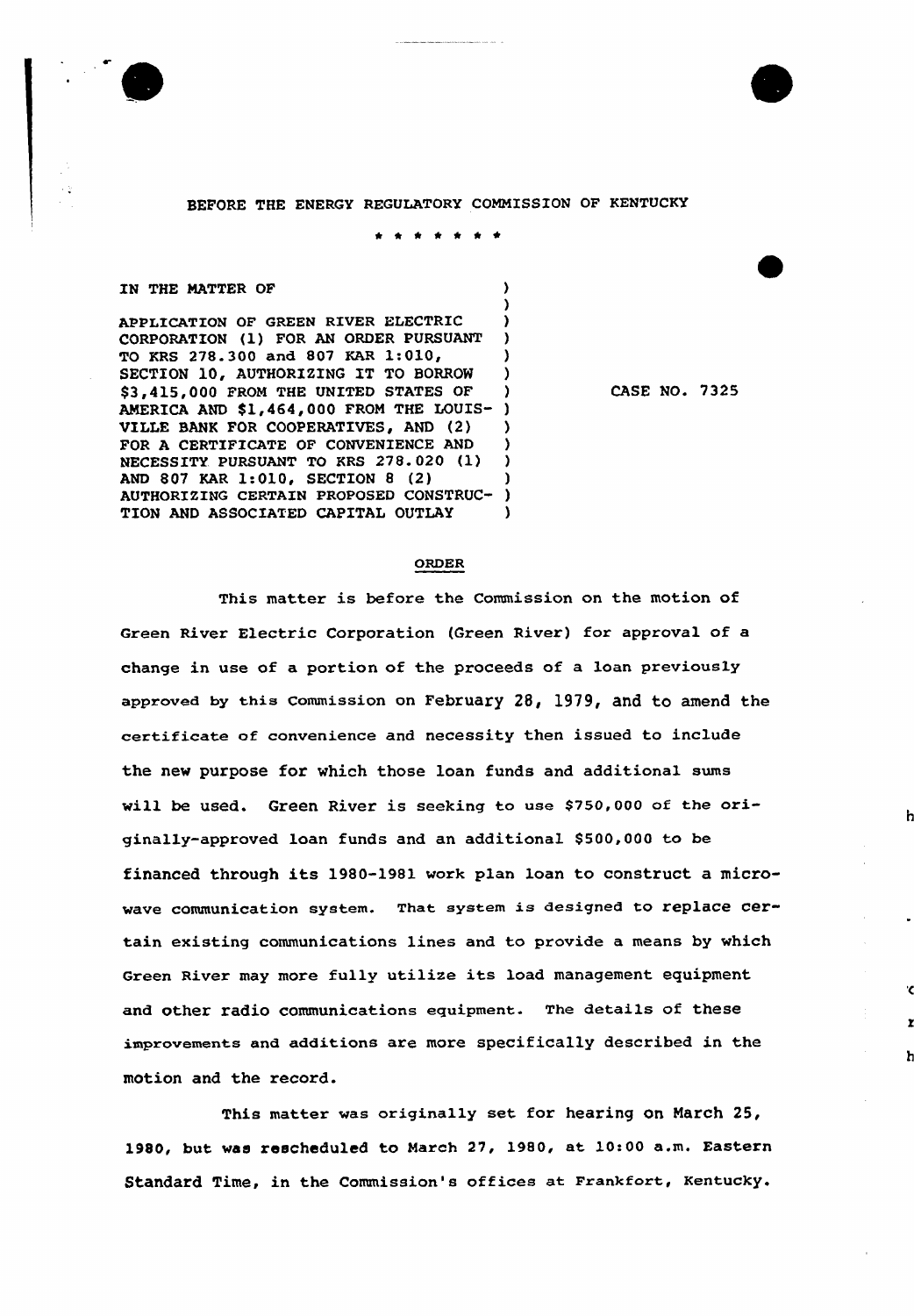

At the hearing all parties of interest were allowed to be heard. There were no intervenors and no protests entered.

1. That the public convenience and necessity require that such construction as is proposed in the application and record be performed, and that a certificate of public convenience and necessity should be granted approving that construction.

2. The Commission further finds that the proposed borrowing is for a lawful object within the corporate purposes of the utility, is necessary and appropriate for and consistent with the proper performance by the utility of its service to the public, and will not impair its ability to perform that service and is reasonably necessary and appropriate for such purpose.

IT IS THEREFORE ORDERED that Green River be and it is hereby granted an amendment. to the certificate of public convenience and necessity previously granted to proceed with the construction as set forth in the application and record.

IT IS FURTHER ORDERED that Green River be and is hereby authorized to change the use of \$750,000 of the principal amount of the loans previously approved in this matter for the purpose of financing a portion of such construction.

IT IS FURTHER ORDERED that the proceeds from the proposed borrowings shall be used only for the lawful objects as set out in the application and record.

Nothing herein contained shall be deemed a warranty or finding of value of secuxities ox financing authoxized herein on the part of the Commonwealth of Kentucky or any agency thereof.

Done at Frankfort, Kentucky, this 11th day of April, 198p. l980.

 $-2-$